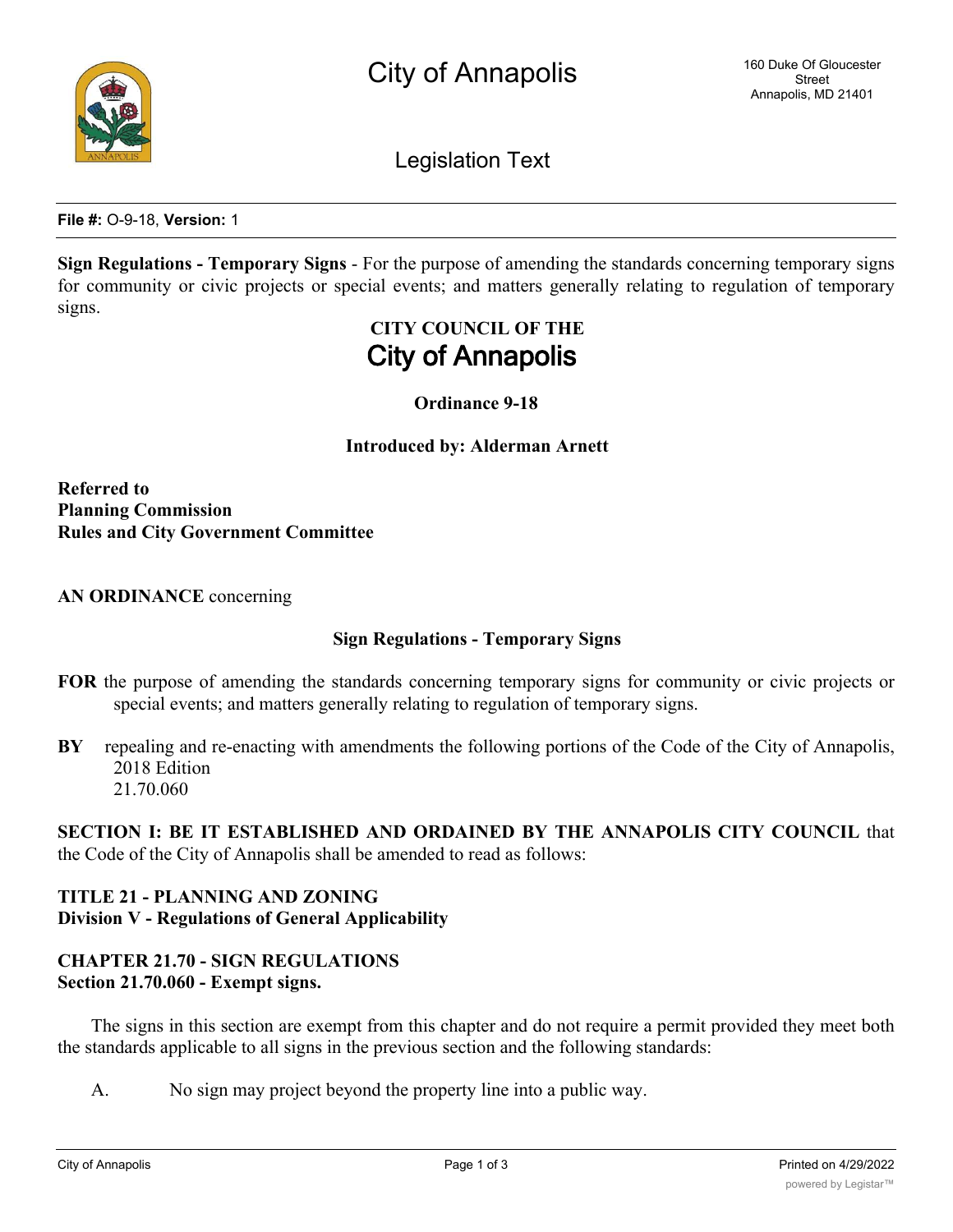- B. Illumination is Not Permitted.
	- 1. Nameplate and Identification Signs.
		- a. A single nameplate for a dwelling unit, not exceeding one square foot in area, indicating the name or address of the occupant or a permitted occupation.
		- b. On a corner lot, two nameplates for a dwelling unit, one facing each street, are permitted.
		- c. Address numerals.
	- 2. For Sale and "To Rent" Signs.
		- a. One sign per zoning lot except that on a corner zoning lot two signs, one facing each street, are permitted.
		- b. Size.
		- i. In commercial and industrial districts signs may be up to twelve square feet in area.
		- ii. In all other districts signs may be up to nine square feet in area.
			- c. No sign may be placed closer than eight feet to any other zoning lot.
			- d. No sign shall project higher than twelve feet above curb level.
	- 3. Signs Accessory to Parking Areas.
		- a. Signs designating parking area entrances or exits limited to one sign for each exit or entrance and to a maximum size of two square feet each.
		- b. One sign per parking area, designating the conditions of use or identity of the parking area and limited to a maximum size of nine square feet.
		- c. On a corner lot two signs, one facing each street, are permitted.
		- d. No sign shall project higher than seven feet above curb level.
	- 4. Temporary signs as follows:
		- a. Signs, banners, flags and other advertising devices may be placed on a site or building to announce the opening of a new business or a special promotion with written approval from the Director of Planning and Zoning. Such signs shall be limited to two events per year for a period of up to thirty days each event.
		- b. Temporary signs up to twentythirty-two square feet for community or civic projects or special events for events of public interest such as carnivals, community gatherings, fairs, political events and other events of a similar nature. Temporary signs shall be displayed for a period not in excess of sixty days and shall be removed within seven days after the conclusion of the event.
		- c. Construction site sign up to thirty-two square feet identifying the architect, engineer, and/or contractor.
		- d. Garage or yard sale signs.
		- e. Christmas tree, greens sales, and produce sales signs. One sign per street frontage up to six square feet is permitted.
	- 5. Window Displays. Signs erected or installed in the interior of a structure which form an integral part of a bona fide window display which is related to merchandise or services available within